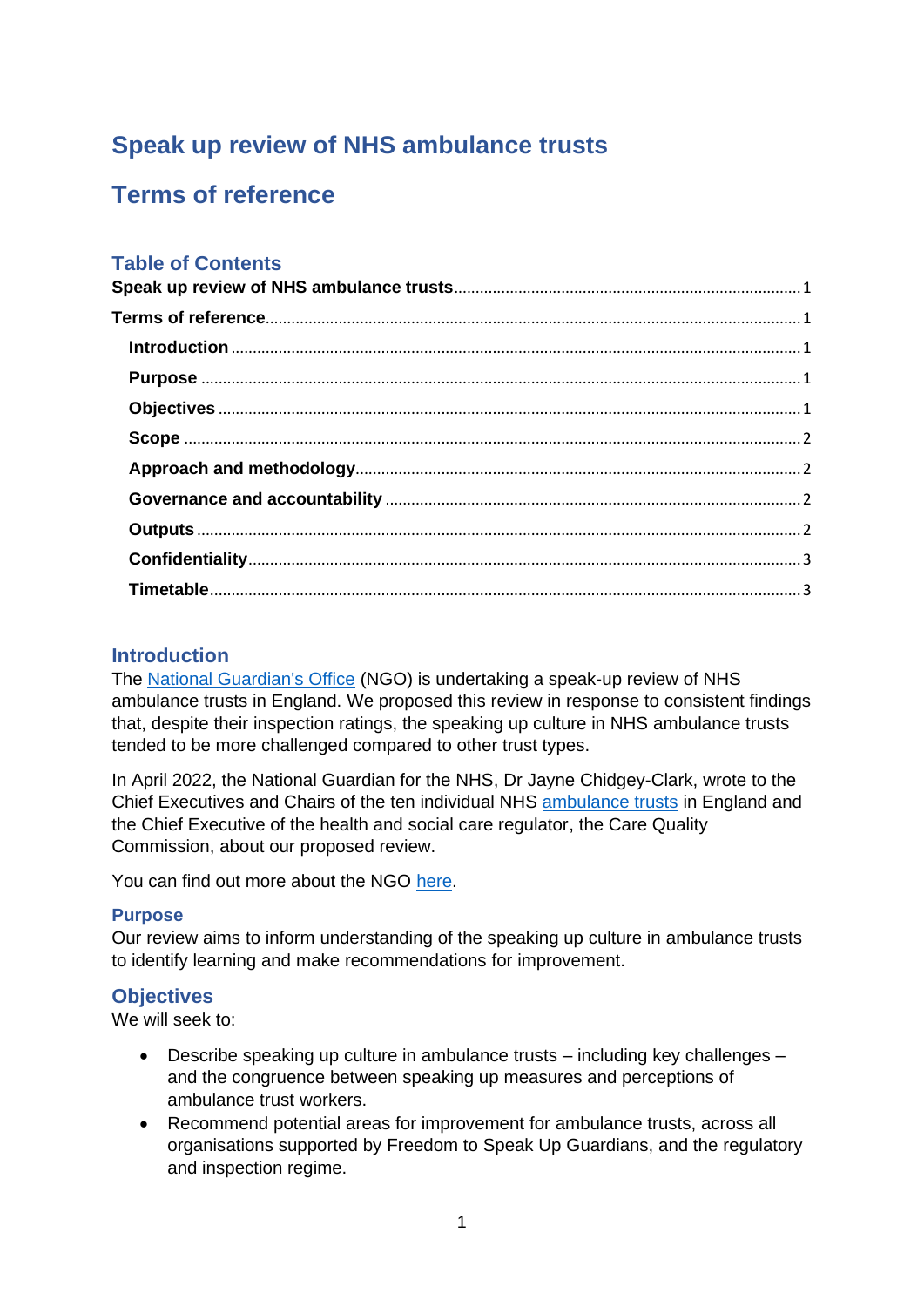## <span id="page-1-0"></span>**Scope**

[Speak up reviews](https://nationalguardian.org.uk/learning-resources/speaking-up-reviews/) seek to identify learning, recognise innovation and support improvement, and improve the experience of workers, patients, and the public.

Our review will focus on speaking up culture and arrangements. We will work with stakeholders so that our review complements existing efforts to support wider cultural and related improvements in ambulance trusts.

We want to learn from the views and experiences of workers and will seek to facilitate this in multiple ways, including inviting workers to [contact us](https://nationalguardian.org.uk/about-us/contact-us/) directly. This includes volunteers, contractors and ex-colleagues, as all those in the workplace should feel confident and safe to speak up about anything which gets in the way of them doing a good job.

We will not investigate the handing of individual speaking up cases as part of this review.

#### <span id="page-1-1"></span>**Approach and methodology**

There are ten individual NHS [ambulance trusts](https://aace.org.uk/uk-ambulance-service/) in England, plus the Isle of Wight NHS Trust, an integrated provider of healthcare services.

We will work with ambulance trusts and other stakeholders to carry out this review and promote and embed the learning.

Given that pressures on ambulance trusts remain, we have designed our review to have minimal impact on ambulance trusts' day-to-day delivery. Therefore, we will carry out our review remotely.

Our review will consist of two main phases:

- 1. Desk-based research, including analysis of publicly available and requested data and intelligence
- 2. Holding focus groups (including specific sessions for minority ethnic workers) and interviews with workers, Freedom to Speak Up Guardians and senior leaders

The second phase of our review will focus on five trusts selected to capture a crosssection of ambulance trusts.

Our assessment and recommendations will be based on good practice and relevant expectations and guidance, including those set out by the NGO and NHS England and Improvement.

### <span id="page-1-2"></span>**Governance and accountability**

The National Guardian for the NHS will oversee the review and publish the findings and recommendations.

We will also inform our Accountability and Liaison Board (ALB) and Partnership Working Group of the progress of this review, including ratification of the resulting publication of the findings and recommendations by the ALB.

You can find out more about the NGO's governance arrangements [here.](https://nationalguardian.org.uk/about-us/governance/)

#### <span id="page-1-3"></span>**Outputs**

We will publish a report of our findings.